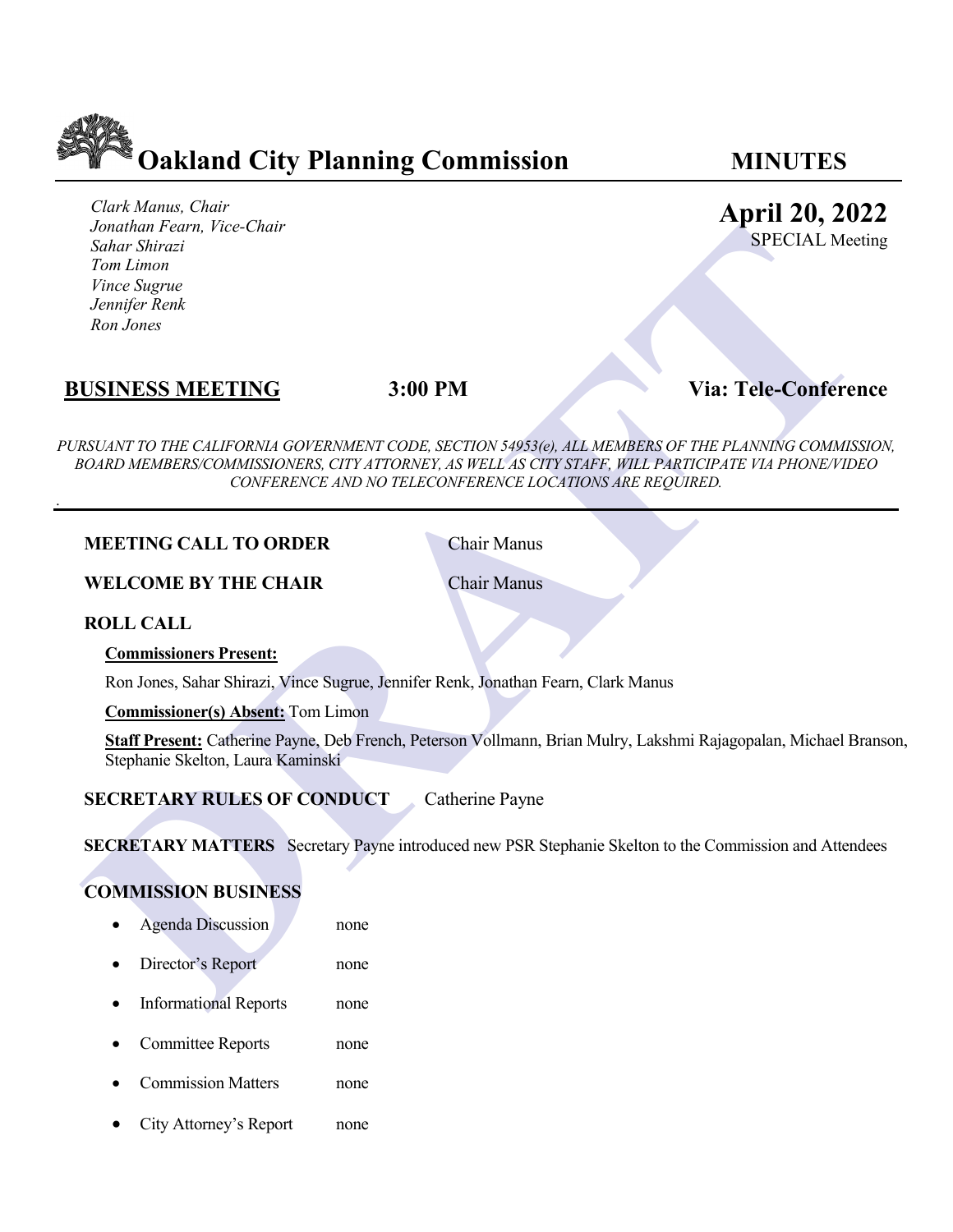### **OPEN FORUM**

At this time members of the public may speak on any item of interest within the Commission's jurisdiction. At the discretion of the Chair, speakers are generally limited to two minutes or less if there are six (6) or less speakers on an item, and one minute or less if there are more than six (6) speakers.

### **PUBLIC SPEAKERS:** 1) Naomi Schiff | 2) Shona Armstrong

### **CONSENT CALENDAR**

|                                  |                                   | be on approval of the staff report and recommendation in each case. Members of the Commission may<br>request that any item on the Consent Calendar be singled out for separate discussion and vote.                                                                                                                                                                                                          |
|----------------------------------|-----------------------------------|--------------------------------------------------------------------------------------------------------------------------------------------------------------------------------------------------------------------------------------------------------------------------------------------------------------------------------------------------------------------------------------------------------------|
| 1.                               | Location:                         | Citywide                                                                                                                                                                                                                                                                                                                                                                                                     |
| <b>Accessor's Parcel Number:</b> |                                   | N/A                                                                                                                                                                                                                                                                                                                                                                                                          |
|                                  | <b>Proposal:</b>                  | Renew The Adoption of a Resolution Determining that Conducting In-<br>Person Meetings of the Planning Commission And Its Committees Would<br>Present Imminent Risks to Attendees' Health, And Electing to Continue<br>Conducting Meetings Using Teleconferencing In Accordance With City<br>Planning Commission Resolution, dated October 6, 2021, to Allow<br>Continuation of Planning Commission Meetings. |
|                                  | Applicant:                        | Catherine Payne, Secretary to the Planning Commission                                                                                                                                                                                                                                                                                                                                                        |
|                                  | <b>Phone Number:</b>              | $(510)$ 915-0577                                                                                                                                                                                                                                                                                                                                                                                             |
|                                  | Owner:                            | <b>NA</b>                                                                                                                                                                                                                                                                                                                                                                                                    |
|                                  | <b>Case File Number:</b>          | <b>NA</b>                                                                                                                                                                                                                                                                                                                                                                                                    |
|                                  | <b>Planning Permits Required:</b> | Renew the adoption of Resolution Pursuant to AB-361                                                                                                                                                                                                                                                                                                                                                          |
|                                  | <b>General Plan:</b>              | <b>NA</b>                                                                                                                                                                                                                                                                                                                                                                                                    |
|                                  | Zoning:                           | <b>NA</b>                                                                                                                                                                                                                                                                                                                                                                                                    |
|                                  | <b>Environmental</b>              | Exempt pursuant to California Environmental Quality Act (CEQA)                                                                                                                                                                                                                                                                                                                                               |
|                                  | <b>Determination:</b>             | Guidelines Section 15061(b)(3) (Common Sense Exemption).                                                                                                                                                                                                                                                                                                                                                     |
|                                  | <b>Historic Status:</b>           | <b>NA</b>                                                                                                                                                                                                                                                                                                                                                                                                    |
|                                  | <b>City Council District:</b>     | <b>NA</b>                                                                                                                                                                                                                                                                                                                                                                                                    |
|                                  | <b>Status:</b>                    | <b>NA</b>                                                                                                                                                                                                                                                                                                                                                                                                    |
|                                  | <b>Staff Recommendation:</b>      | Receive public testimony and consider renewing the adoption of<br>Resolution.                                                                                                                                                                                                                                                                                                                                |
|                                  | <b>Finality of Decision:</b>      | Decision Final.                                                                                                                                                                                                                                                                                                                                                                                              |
|                                  | For further information:          | Contact case planner Catherine Payne at (510) 915-0577 or by e-mail                                                                                                                                                                                                                                                                                                                                          |
|                                  |                                   | at cpayne@oaklandca.gov                                                                                                                                                                                                                                                                                                                                                                                      |

**Motion to approve by:** Vice-Chair Fearn

**Seconded by:** Commissioner Sugrue

**Action:** 6 Ayes, 0 Noes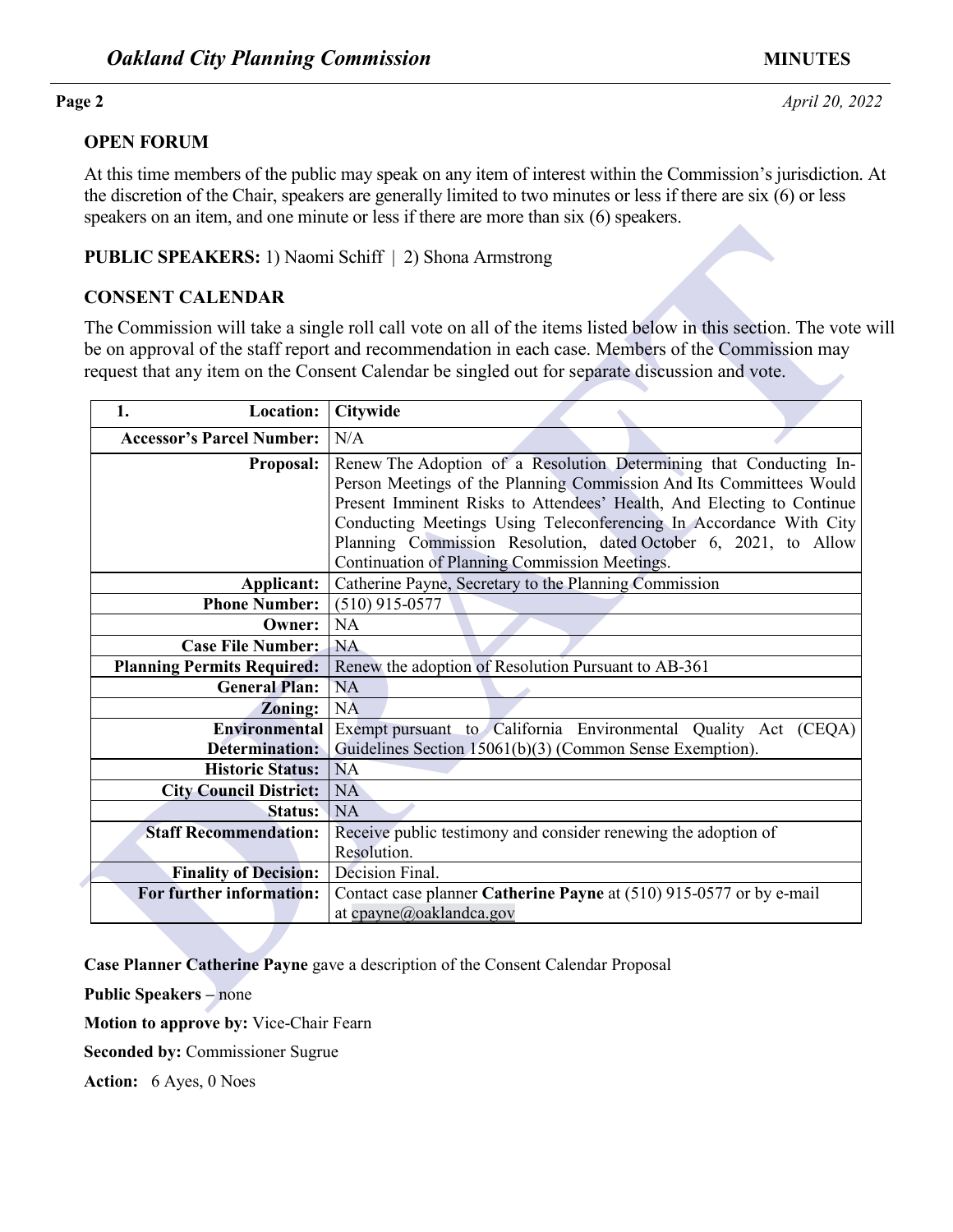### **PUBLIC HEARINGS**

The hearing provides opportunity for all concerned persons to speak; the hearing will normally be closed after all testimony has been heard. If you challenge a Commission decision in court, you will be limited to issues raised at the public hearing or in correspondence delivered to the Planning and Building Department, at, or prior to, the public hearing.

| at, or prior to, the public hearing.                                                                                                                                                                                                                                                                                                                                                                                                                                                                                                           |                                                                                                                                                                                                                                                                                                                                                                                                                                                                                                                                                                                                                                                                                                                                                                                                                                                                                                                                                                                                                          |  |  |  |
|------------------------------------------------------------------------------------------------------------------------------------------------------------------------------------------------------------------------------------------------------------------------------------------------------------------------------------------------------------------------------------------------------------------------------------------------------------------------------------------------------------------------------------------------|--------------------------------------------------------------------------------------------------------------------------------------------------------------------------------------------------------------------------------------------------------------------------------------------------------------------------------------------------------------------------------------------------------------------------------------------------------------------------------------------------------------------------------------------------------------------------------------------------------------------------------------------------------------------------------------------------------------------------------------------------------------------------------------------------------------------------------------------------------------------------------------------------------------------------------------------------------------------------------------------------------------------------|--|--|--|
| The Commission will then vote on the matter based on the staff report and recommendation. If the<br>Commission does not follow the staff recommendation and no alternate findings for decision have been<br>prepared, then the vote on the matter will be considered a "straw" vote, which essentially is a non-binding<br>vote directing staff to return to the Commission at a later date with appropriate findings for decision and, as<br>applicable, conditions of approval that the Commission will consider in making a final decision. |                                                                                                                                                                                                                                                                                                                                                                                                                                                                                                                                                                                                                                                                                                                                                                                                                                                                                                                                                                                                                          |  |  |  |
| If you wish to be notified on the decision of an agenda item, please contact the case planner for the specific<br>agenda item.                                                                                                                                                                                                                                                                                                                                                                                                                 |                                                                                                                                                                                                                                                                                                                                                                                                                                                                                                                                                                                                                                                                                                                                                                                                                                                                                                                                                                                                                          |  |  |  |
| Location:<br>2.                                                                                                                                                                                                                                                                                                                                                                                                                                                                                                                                | 3600 Alameda Avenue                                                                                                                                                                                                                                                                                                                                                                                                                                                                                                                                                                                                                                                                                                                                                                                                                                                                                                                                                                                                      |  |  |  |
| <b>Assessor's Parcel Number:</b>                                                                                                                                                                                                                                                                                                                                                                                                                                                                                                               | 033 -2250-011-04                                                                                                                                                                                                                                                                                                                                                                                                                                                                                                                                                                                                                                                                                                                                                                                                                                                                                                                                                                                                         |  |  |  |
| Proposal:                                                                                                                                                                                                                                                                                                                                                                                                                                                                                                                                      | Scoping session for a proposal to demolish all existing structures on the<br>approximately 23.9 acre site and construct an approximately 426,022 square<br>foot, 56-foot-tall industrial warehouse facility including approximately 30,000<br>square feet of accessory office. The site would include an employee parking lot<br>on the northern side of the proposed building and truck loading docks and<br>parking on the southern side of the building. The proposal includes extending E.<br>$7th$ Street east across Fruitvale Avenue to connect to 37 <sup>th</sup> Avenue, extending 37 <sup>th</sup><br>Avenue to connect to Alameda Avenue, and a realignment of Alameda Avenue<br>to provide expanded open space adjacent to the estuary shoreline. The proposal<br>also includes creation of a separate parcel at the southeastern portion of the site<br>at the intersection of $37th$ & Alameda Avenues to potentially accommodate a<br>future commercial development to for a retail/restaurant building. |  |  |  |
| <b>Applicant:</b>                                                                                                                                                                                                                                                                                                                                                                                                                                                                                                                              | Duke Realty Limited Partnership, Jason Bernstein                                                                                                                                                                                                                                                                                                                                                                                                                                                                                                                                                                                                                                                                                                                                                                                                                                                                                                                                                                         |  |  |  |
| <b>Phone Number:</b>                                                                                                                                                                                                                                                                                                                                                                                                                                                                                                                           | 415-298-3325                                                                                                                                                                                                                                                                                                                                                                                                                                                                                                                                                                                                                                                                                                                                                                                                                                                                                                                                                                                                             |  |  |  |
| <b>Owner:</b>                                                                                                                                                                                                                                                                                                                                                                                                                                                                                                                                  | Owens-Brockway Glass Container Inc.                                                                                                                                                                                                                                                                                                                                                                                                                                                                                                                                                                                                                                                                                                                                                                                                                                                                                                                                                                                      |  |  |  |
| <b>Case File Number:</b>                                                                                                                                                                                                                                                                                                                                                                                                                                                                                                                       | <b>PLN21223-ER01</b>                                                                                                                                                                                                                                                                                                                                                                                                                                                                                                                                                                                                                                                                                                                                                                                                                                                                                                                                                                                                     |  |  |  |
| <b>Planning Permits Required:</b>                                                                                                                                                                                                                                                                                                                                                                                                                                                                                                              | Request for Environmental Review. Separate development applications have<br>been filed under case file number PLN21223 and will be reviewed concurrently<br>with the required environmental review application.                                                                                                                                                                                                                                                                                                                                                                                                                                                                                                                                                                                                                                                                                                                                                                                                          |  |  |  |
| <b>General Plan:</b>                                                                                                                                                                                                                                                                                                                                                                                                                                                                                                                           | EPP - Heavy Industry                                                                                                                                                                                                                                                                                                                                                                                                                                                                                                                                                                                                                                                                                                                                                                                                                                                                                                                                                                                                     |  |  |  |
| Zoning:                                                                                                                                                                                                                                                                                                                                                                                                                                                                                                                                        | $D-CE-6$                                                                                                                                                                                                                                                                                                                                                                                                                                                                                                                                                                                                                                                                                                                                                                                                                                                                                                                                                                                                                 |  |  |  |
|                                                                                                                                                                                                                                                                                                                                                                                                                                                                                                                                                | Staff has determined that an Environmental Impact Report (EIR) will be prepared                                                                                                                                                                                                                                                                                                                                                                                                                                                                                                                                                                                                                                                                                                                                                                                                                                                                                                                                          |  |  |  |
| <b>Environmental</b>                                                                                                                                                                                                                                                                                                                                                                                                                                                                                                                           | for this project. A NOP to prepare the EIR was published on April 4, 2022. The                                                                                                                                                                                                                                                                                                                                                                                                                                                                                                                                                                                                                                                                                                                                                                                                                                                                                                                                           |  |  |  |
| <b>Determination:</b>                                                                                                                                                                                                                                                                                                                                                                                                                                                                                                                          | comment period for the NOP ends on May 3, 2022.                                                                                                                                                                                                                                                                                                                                                                                                                                                                                                                                                                                                                                                                                                                                                                                                                                                                                                                                                                          |  |  |  |
| <b>Historic Status:</b>                                                                                                                                                                                                                                                                                                                                                                                                                                                                                                                        | Potentially Designated Historic Property (PDHP); OCHS Rating: Cb+3                                                                                                                                                                                                                                                                                                                                                                                                                                                                                                                                                                                                                                                                                                                                                                                                                                                                                                                                                       |  |  |  |
| <b>City Council District:</b>                                                                                                                                                                                                                                                                                                                                                                                                                                                                                                                  | 5                                                                                                                                                                                                                                                                                                                                                                                                                                                                                                                                                                                                                                                                                                                                                                                                                                                                                                                                                                                                                        |  |  |  |
| Status:                                                                                                                                                                                                                                                                                                                                                                                                                                                                                                                                        | Environmental and development applications are currently under review.                                                                                                                                                                                                                                                                                                                                                                                                                                                                                                                                                                                                                                                                                                                                                                                                                                                                                                                                                   |  |  |  |
|                                                                                                                                                                                                                                                                                                                                                                                                                                                                                                                                                | Receive public and Commission comments about what information and analysis                                                                                                                                                                                                                                                                                                                                                                                                                                                                                                                                                                                                                                                                                                                                                                                                                                                                                                                                               |  |  |  |
| <b>Staff Recommendation:</b>                                                                                                                                                                                                                                                                                                                                                                                                                                                                                                                   | should be included in the EIR.                                                                                                                                                                                                                                                                                                                                                                                                                                                                                                                                                                                                                                                                                                                                                                                                                                                                                                                                                                                           |  |  |  |
| <b>Finality of Decision:</b>                                                                                                                                                                                                                                                                                                                                                                                                                                                                                                                   | $N/A$ – No decision to be made at the hearing on any applications.                                                                                                                                                                                                                                                                                                                                                                                                                                                                                                                                                                                                                                                                                                                                                                                                                                                                                                                                                       |  |  |  |
|                                                                                                                                                                                                                                                                                                                                                                                                                                                                                                                                                | Contact case planner Peterson Z. Vollmann at (510) 238-6167 or by email:                                                                                                                                                                                                                                                                                                                                                                                                                                                                                                                                                                                                                                                                                                                                                                                                                                                                                                                                                 |  |  |  |
| For further information:                                                                                                                                                                                                                                                                                                                                                                                                                                                                                                                       | pvollmann@oaklandca.gov                                                                                                                                                                                                                                                                                                                                                                                                                                                                                                                                                                                                                                                                                                                                                                                                                                                                                                                                                                                                  |  |  |  |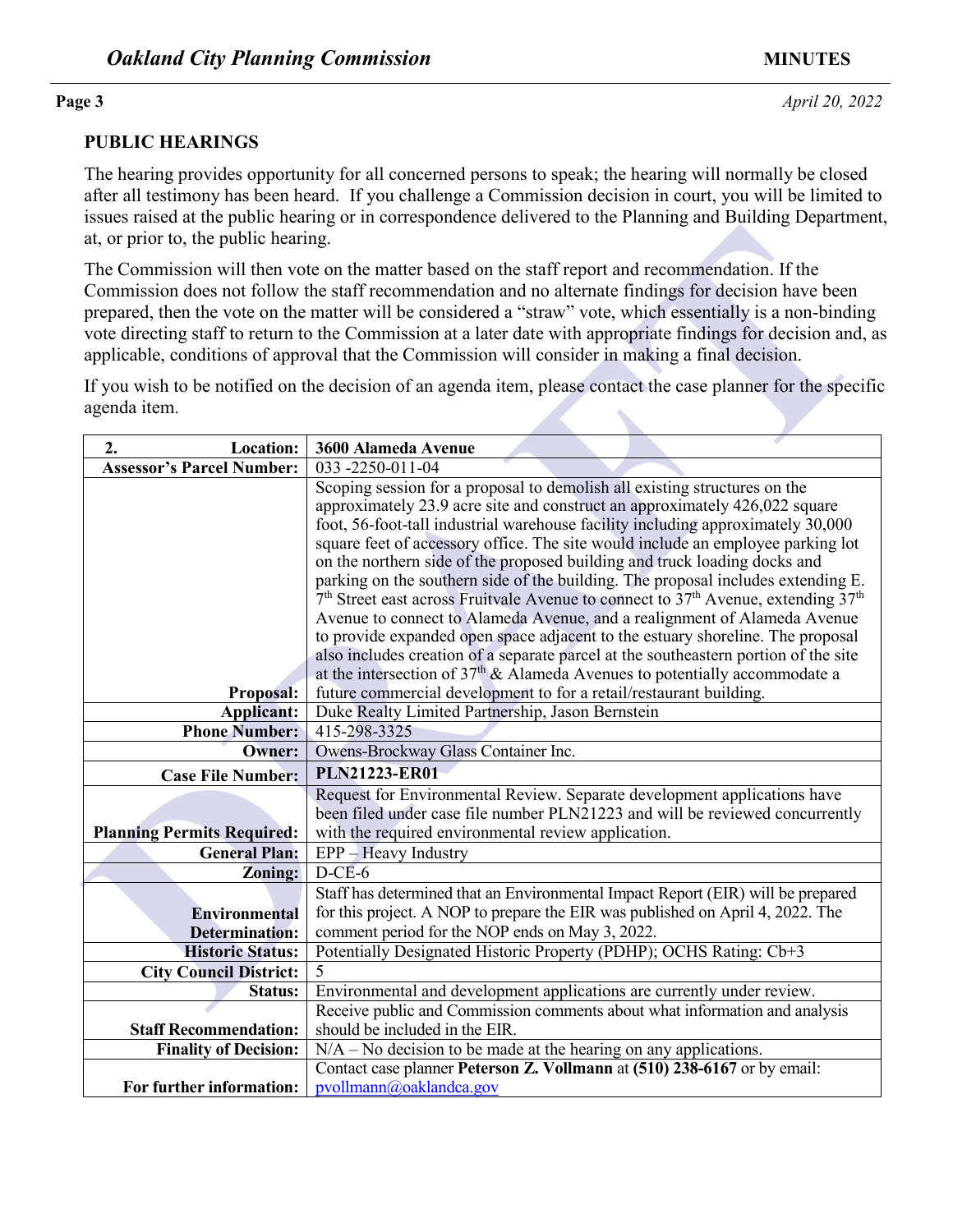**Page 4** *April 20, 2022* 

(Commissioner Ron Jones recused himself from this item, and he was placed "on hold" in the Zoom environment)

**Planner:** Planner Pete Vollmann gave a verbal presentation of the project

**Applicant:** Duke Realty Limited Partnership, Jason Bernstein

- Commissioners provided questions and comments regarding item.
- **Public Speakers:** 1) Cynthia Elliott | 2) Derek Sagehorn | 3) Karen Balos | 4) Emilia Sanchez 5) Matt Bliven | 6) Krystyna Kozakiewics | 7) Naomi Schiff | 8) Evan Schwimmer | 9) Cheral Stewart | 10) Carrie Anderson | 11) Ashleigh Sumner | 12) Ron Briggs

| Commissioners provided questions and comments regarding item.                                                                                                                                                                                                                   |                                                                                                                                                                                                                                                                                                                                                                                                                                                                               |  |
|---------------------------------------------------------------------------------------------------------------------------------------------------------------------------------------------------------------------------------------------------------------------------------|-------------------------------------------------------------------------------------------------------------------------------------------------------------------------------------------------------------------------------------------------------------------------------------------------------------------------------------------------------------------------------------------------------------------------------------------------------------------------------|--|
| Public Speakers: 1) Cynthia Elliott   2) Derek Sagehorn   3) Karen Balos   4) Emilia Sanchez<br>$\bullet$<br>5) Matt Bliven   6) Krystyna Kozakiewics   7) Naomi Schiff   8) Evan Schwimmer   9) Cheral Stewart  <br>10) Carrie Anderson   11) Ashleigh Sumner   12) Ron Briggs |                                                                                                                                                                                                                                                                                                                                                                                                                                                                               |  |
| 3.<br>Location:                                                                                                                                                                                                                                                                 | Citywide                                                                                                                                                                                                                                                                                                                                                                                                                                                                      |  |
| <b>Proposal:</b>                                                                                                                                                                                                                                                                | The City is undertaking a comprehensive General Plan Update process in two<br>phases. Phase I includes the update of the Housing and Safety Elements of the<br>General Plan; creation of the City's first Environmental Justice Element;<br>associated amendments to other Elements of the General Plan, along with<br>Zoning Code and map updates; Racial Equity Impact Analysis, and an Industrial<br>Land Use Study. Phase I is anticipated to be completed by early 2023. |  |
|                                                                                                                                                                                                                                                                                 | An Environmental Impact Report (EIR) will be prepared for Phase 1 to assess<br>the environmental impacts of the Environmental Justice, Housing, and Safety<br>Elements, and related Phase I amendments, including any implementing zoning<br>program, in compliance with the provisions of the California Environmental<br>Quality Act (CEQA).                                                                                                                                |  |
|                                                                                                                                                                                                                                                                                 | Conduct a public scoping session, pursuant to the California Environmental<br>Quality Act (CEQA), to receive comments on the scope of an Environmental<br>Impact Report (EIR) for Phase 1.                                                                                                                                                                                                                                                                                    |  |
| <b>Applicant:</b>                                                                                                                                                                                                                                                               | City of Oakland                                                                                                                                                                                                                                                                                                                                                                                                                                                               |  |
| <b>Case File Numbers:</b>                                                                                                                                                                                                                                                       | GP21002; GP21002-ER01                                                                                                                                                                                                                                                                                                                                                                                                                                                         |  |
| <b>General Plan:</b>                                                                                                                                                                                                                                                            | Citywide                                                                                                                                                                                                                                                                                                                                                                                                                                                                      |  |
| <b>Zoning:</b>                                                                                                                                                                                                                                                                  | Citywide                                                                                                                                                                                                                                                                                                                                                                                                                                                                      |  |
| <b>Environmental</b>                                                                                                                                                                                                                                                            | An Environmental Impact Report will be prepared as part of the General Plan                                                                                                                                                                                                                                                                                                                                                                                                   |  |
| <b>Determination:</b>                                                                                                                                                                                                                                                           | Update.                                                                                                                                                                                                                                                                                                                                                                                                                                                                       |  |
| <b>City Council District:</b>                                                                                                                                                                                                                                                   | All districts                                                                                                                                                                                                                                                                                                                                                                                                                                                                 |  |
| <b>Status:</b>                                                                                                                                                                                                                                                                  | A Notice of Preparation (NOP) of an EIR will be published on March 30, 2022,<br>and the public comment period on the NOP ends on May 2, 2022.                                                                                                                                                                                                                                                                                                                                 |  |
| <b>Staff Recommendation:</b>                                                                                                                                                                                                                                                    | Receive public and Planning Commission comments on the scope of the EIR.                                                                                                                                                                                                                                                                                                                                                                                                      |  |
|                                                                                                                                                                                                                                                                                 | No decisions will be made on the project at this hearing.                                                                                                                                                                                                                                                                                                                                                                                                                     |  |
| <b>Finality of Decision</b>                                                                                                                                                                                                                                                     | N/A                                                                                                                                                                                                                                                                                                                                                                                                                                                                           |  |
| <b>For Further Information:</b>                                                                                                                                                                                                                                                 | Contact Project Manager Lakshmi Rajagopalan at 510-238-6751 or                                                                                                                                                                                                                                                                                                                                                                                                                |  |
|                                                                                                                                                                                                                                                                                 | Irajagopalan@oaklandca.gov                                                                                                                                                                                                                                                                                                                                                                                                                                                    |  |
|                                                                                                                                                                                                                                                                                 | Project Email Address: generalplan@oaklandca.gov                                                                                                                                                                                                                                                                                                                                                                                                                              |  |
|                                                                                                                                                                                                                                                                                 | Project Website: https://www.oaklandca.gov/topics/general-plan-update                                                                                                                                                                                                                                                                                                                                                                                                         |  |

**Planner:** Planner Lakshmi Rajagopalan gave a verbal and pdf presentation of the project

**Consultants:** Rajeev Bhatia, Elizabeth Kanner, Crescentia Brown

- Commissioners provided questions and comments regarding item.
- **Public Speakers:** 1) Nicolas Nagle | 2) Naomi Schiff | 3) Bret Peterson | 4) Cheral Stewart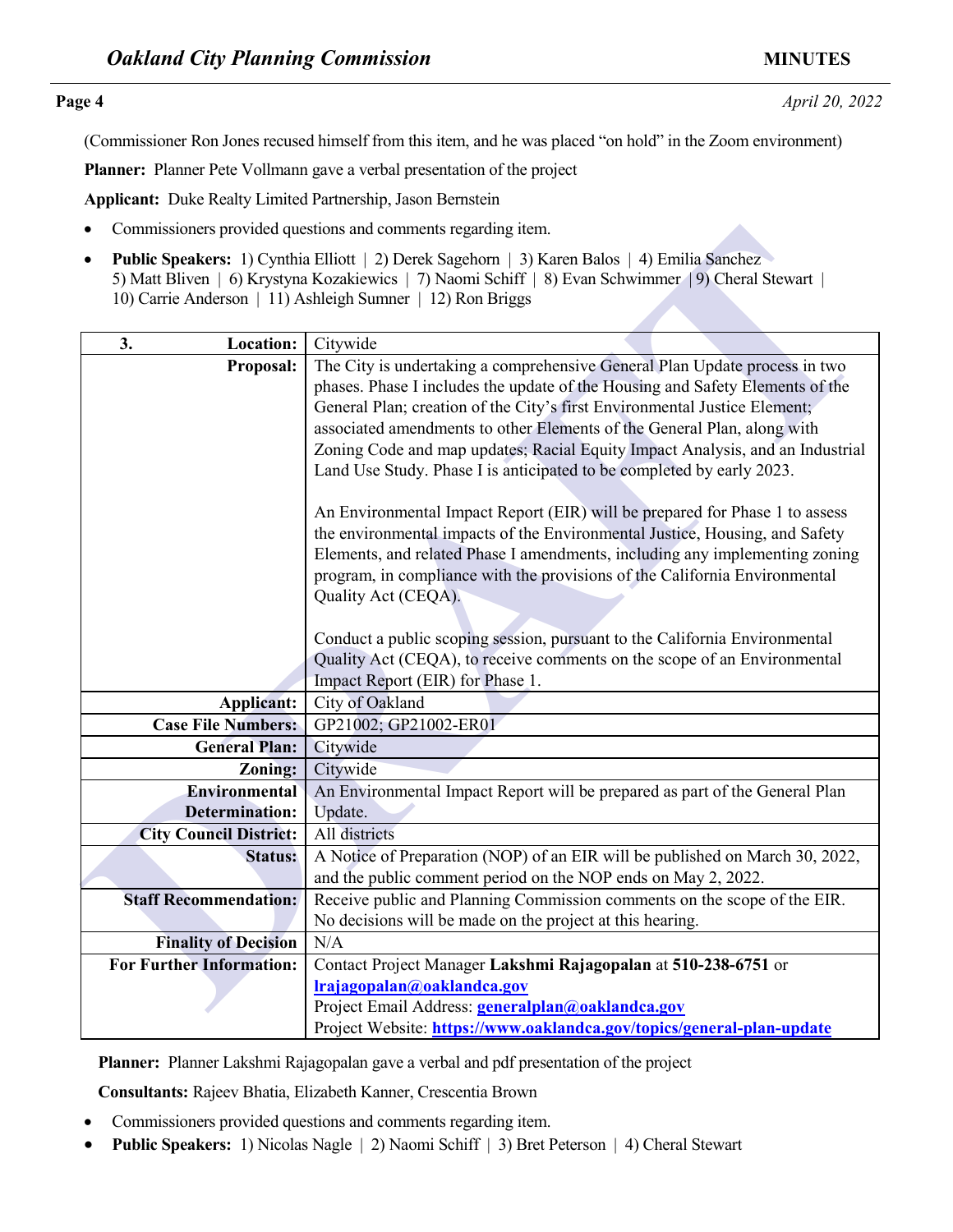**Page 5** *April 20, 2022* 

### **APPEALS**

The Commission will take testimony on each appeal. If you challenge a Commission decision in court, you will be limited to issues raised at the public hearing or in correspondence delivered to the Planning and Building Department, at, or prior to, to the public hearing; provided, however, such issues were previously raised in the appeal itself.

While the measure that states are the plotter heritoresphere to create the production of the proposition of the plotter between the stationary, at or prior to, to the public hearing; provided, however, such issues were pr Following the testimony, the Commission will vote on the staff report and recommendation. If the Commission reverses/overturns the staff decision and no alternate findings for decisions have been prepared, then the vote on the matter will be considered a "straw" vote, which essentially is a non-binding vote directing staff to return to the Commission at a later date with appropriate findings for decision and, as applicable, conditions of approval that the Commission will consider in making a final decision. Unless otherwise noted, the decisions in the following matters are final and not administratively appealable. Any party seeking to challenge these decisions in court must do so within ninety (90) days of the date of the announcement of the final decision, pursuant to Code of Civil Procedure section 1094.6, unless a shorter period applies.

• none

### **COMMISSION BUSINESS**

• Approval of Minutes **Date:** April 6, 2022

**Motion to approve:** Commissioner Renk **Seconded by:** Commissioner Sugrue **Action:** 6 Ayes, 0 Noes,

- **Correspondence** 
	- o Secretary Payne noted that she had received correspondence during the meeting regarding the Project at 1629 Broadway (PLN21208) mentioned by attendee Shona Armstrong during Open Forum and that she has forwarded the emails to the District Manager. District Manager will be responding to inquiries.
- City Council Actions
	- o Local Density Bonus Ordinance passed on 2nd reading on 4/19/2022
	- o West Oakland Prohibitive Routes Ordinance passed on 2nd reading on 4/19/2022
	- o West Oakland Truck Parking Ordinance 2nd reading has been continued
	- $\circ$  Appeal of 1396 5<sup>th</sup> St approval decision by the Planning Commission has been continued and that staff will be doing more research and will return to Council.

Secretary Payne noted that the Howard Terminal Lawsuit is still being researched by staff and City Attorney.

Commissioner Sugrue questioned if there was any word on return to "In-person" meetings and/or a hybrid model. Secretary Payne noted that she has received no word from the City Clerk, but does pose the question to the Clerk on a regular basis. Chair Manus asked for clarification whether the guidance of that and attendee visual presentations is solely under the discretion of the City Clerk. Secretary Payne noted it is at this time and that guidance has not been received regarding. There are no prohibitions regarding in-person attendee visual presentations, but currently it is not possible in the Zoom environment.